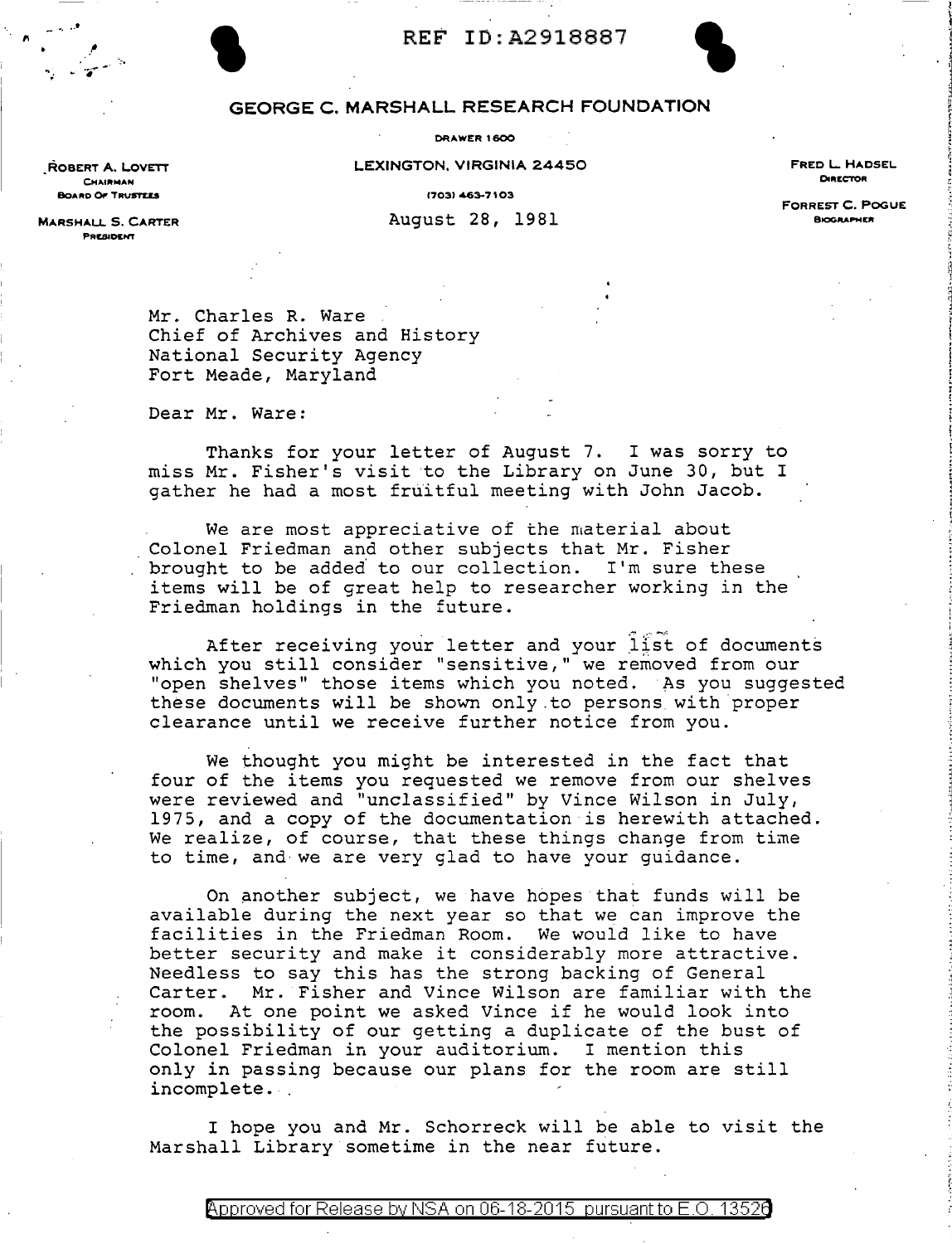#### In the meantime, my grateful thanks for all of your help.

Sincerely,

 $\ddot{\cdot}$ 

÷

North Sput

Royster Lyle, Jr.<br>Curator of Collections

 $RL:mln$ 

 $\mathbb{Z} \subseteq \mathbb{Z}^d$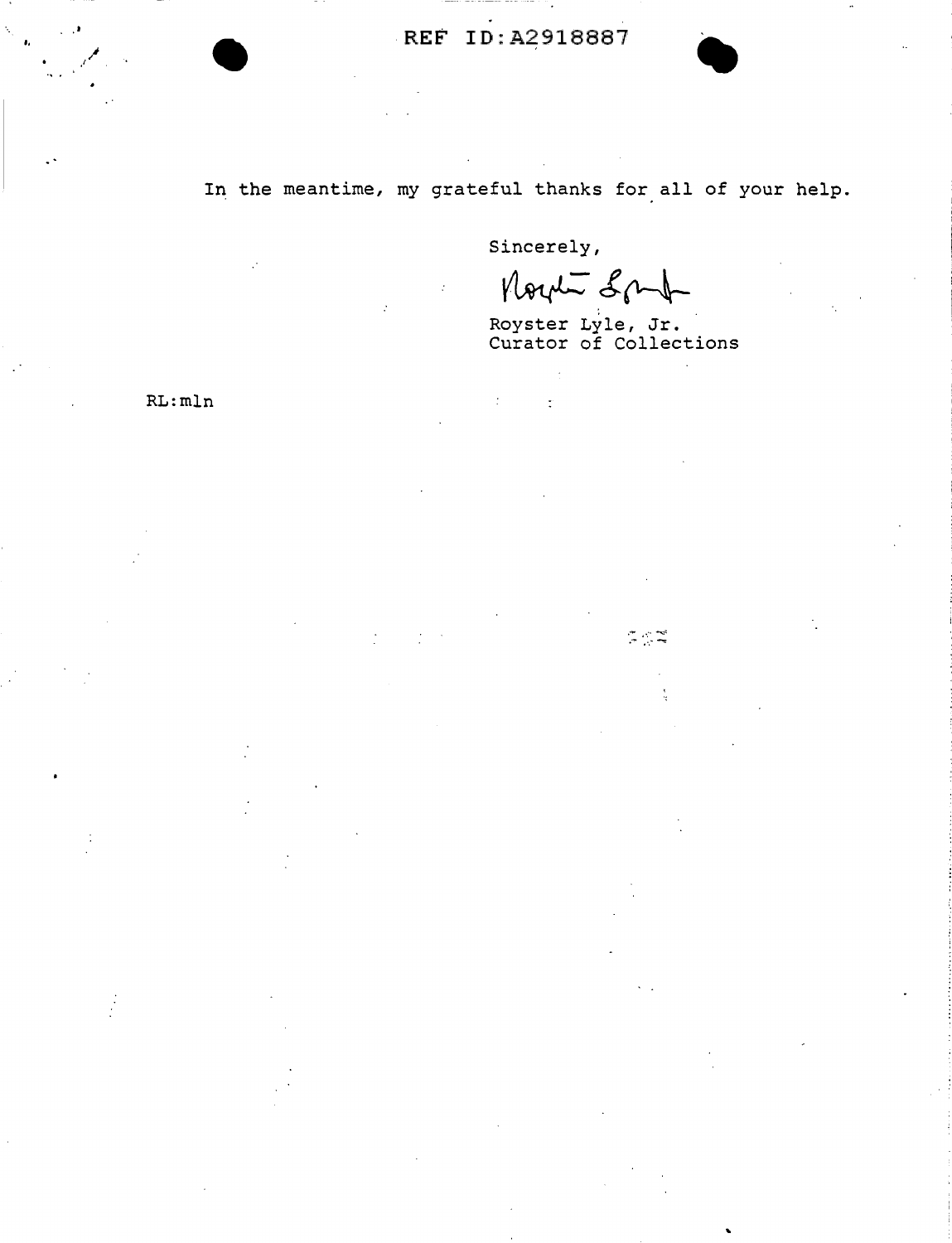



## GENERAL SOLUTION FOR THE DOUBLE TRANSPOSITION CIPHER

#### TECHNICAL PAPER

 $By$ 

SOLOMON KULLBACK, Ph.D. Junior Cryptanalyst

SIGNAL INTELLIGENCE SECTION WAR PLANS AND TRAINING DIVISION



UNITED STATES GOVERNMENT PRINTING OFFICE WASHINGTON: 1934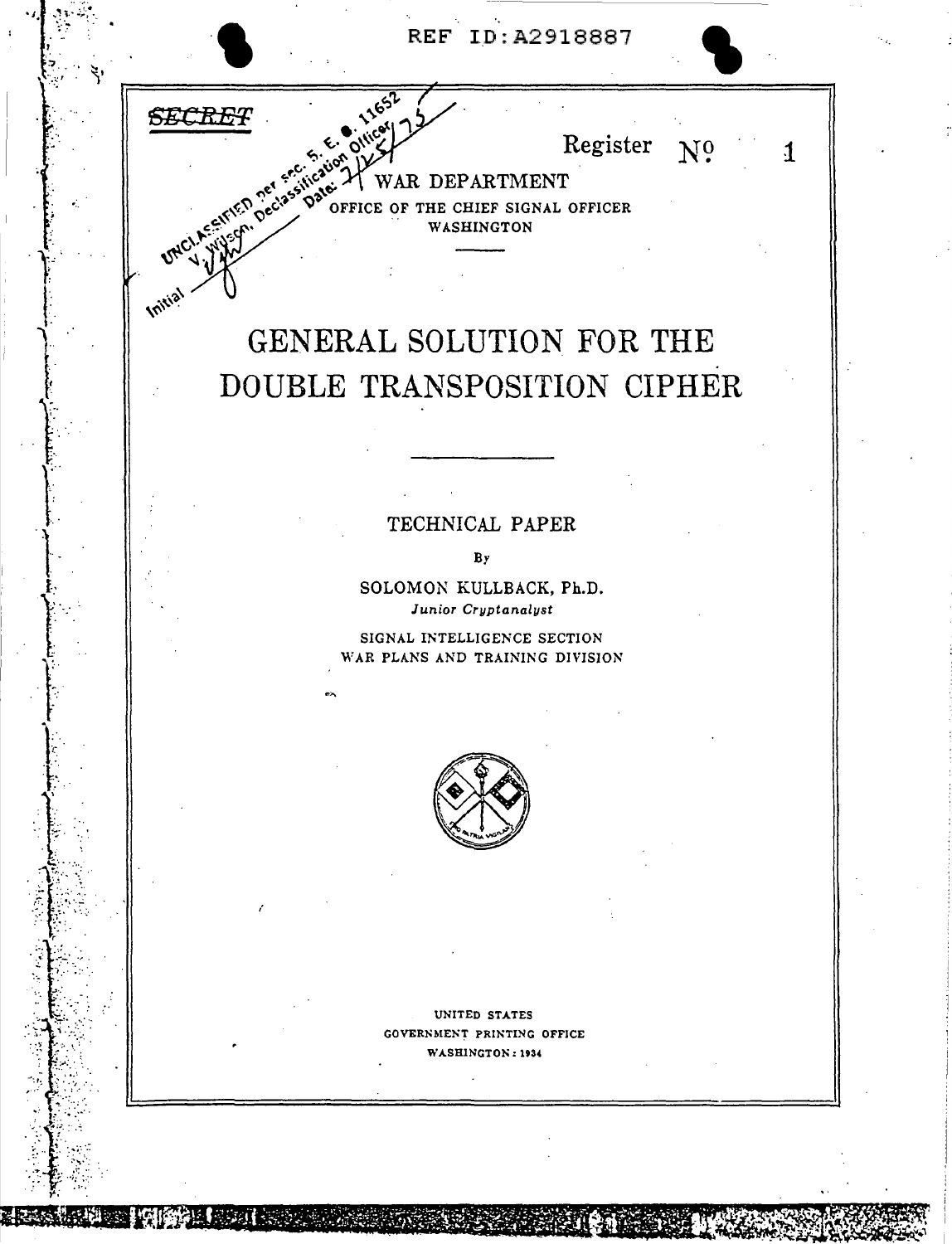



### **Vritis** ANALYSIS OF THE HAGELIN CRYPTOGRAPH TYPE B-211 小脑 网络人物

 $\lambda_{\rm c}$  in the  $^2$ المواجه المستبق

 $\mathbf{v} \in \mathbb{R}^n$ 

TECHNICAL PAPER SIGNAL INTELLIGENCE SERVICE



UNITED STATES GOVERNMENT PRINTING OFFICE WASHINGTON: 1939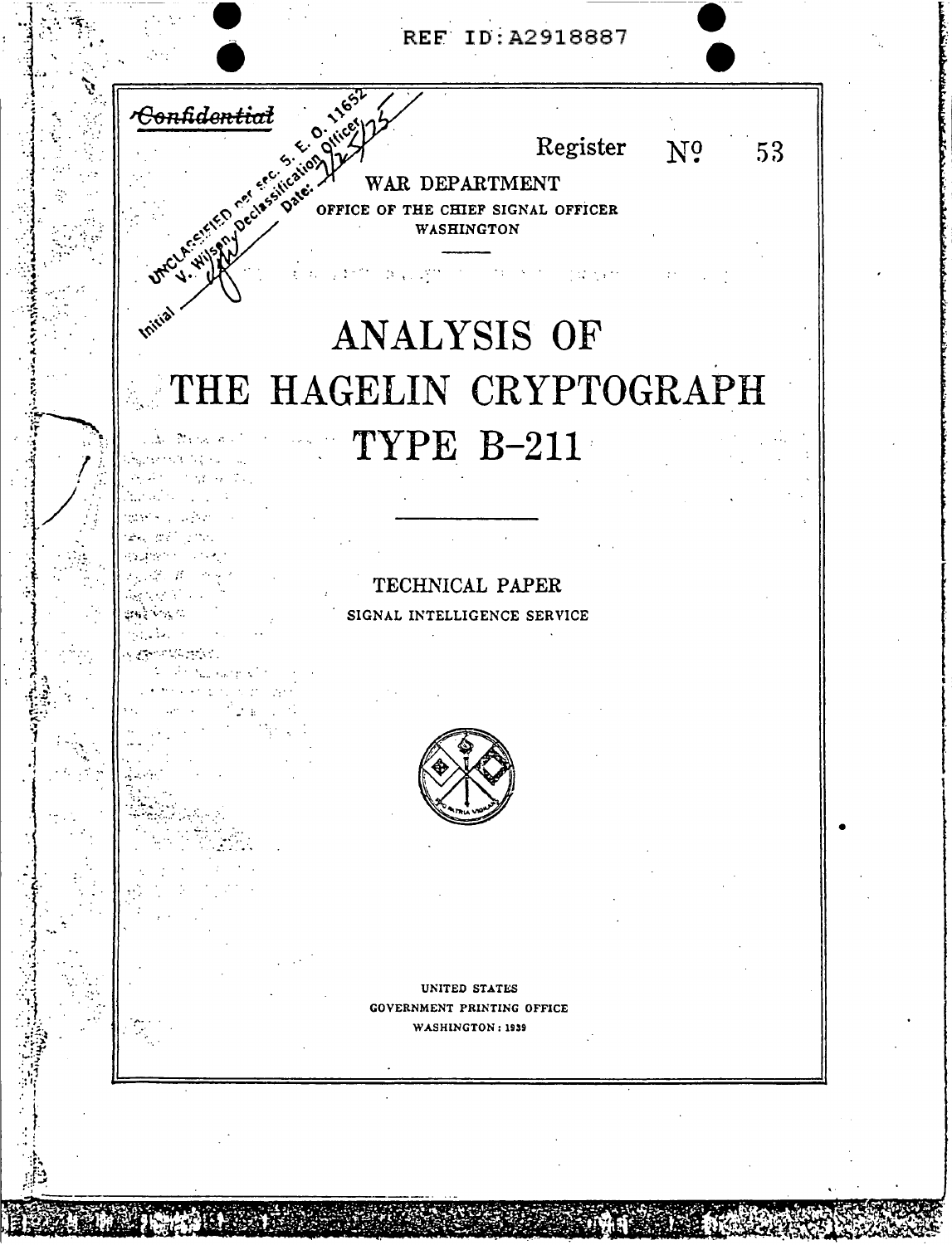| REF |  | ID:A2918887 |
|-----|--|-------------|
|     |  |             |



|                | UNCLASSIFIED not sec. 5, E. O. 11652 |  |
|----------------|--------------------------------------|--|
| <b>Initial</b> | V. Wilson Declassification Officer,  |  |
|                |                                      |  |

#### NATIONAL SECURITY AGENCY

## MILITARY CRYPTANALYTICS Part I

By WILLIAM F. FRIEDMAN and LAMBROS D. CALLIMAHOS

NOTICE: This material contains information affecting the national defense the United States within the meaning of the espionage laws, Title 18, U.S.C. Secs. 793 and 794, the transmission or revelation of which in any manner to ...

unauthorized person is prohibited by law.

National Security Agency Washington 25, D. C.

April 1956

CONFIE